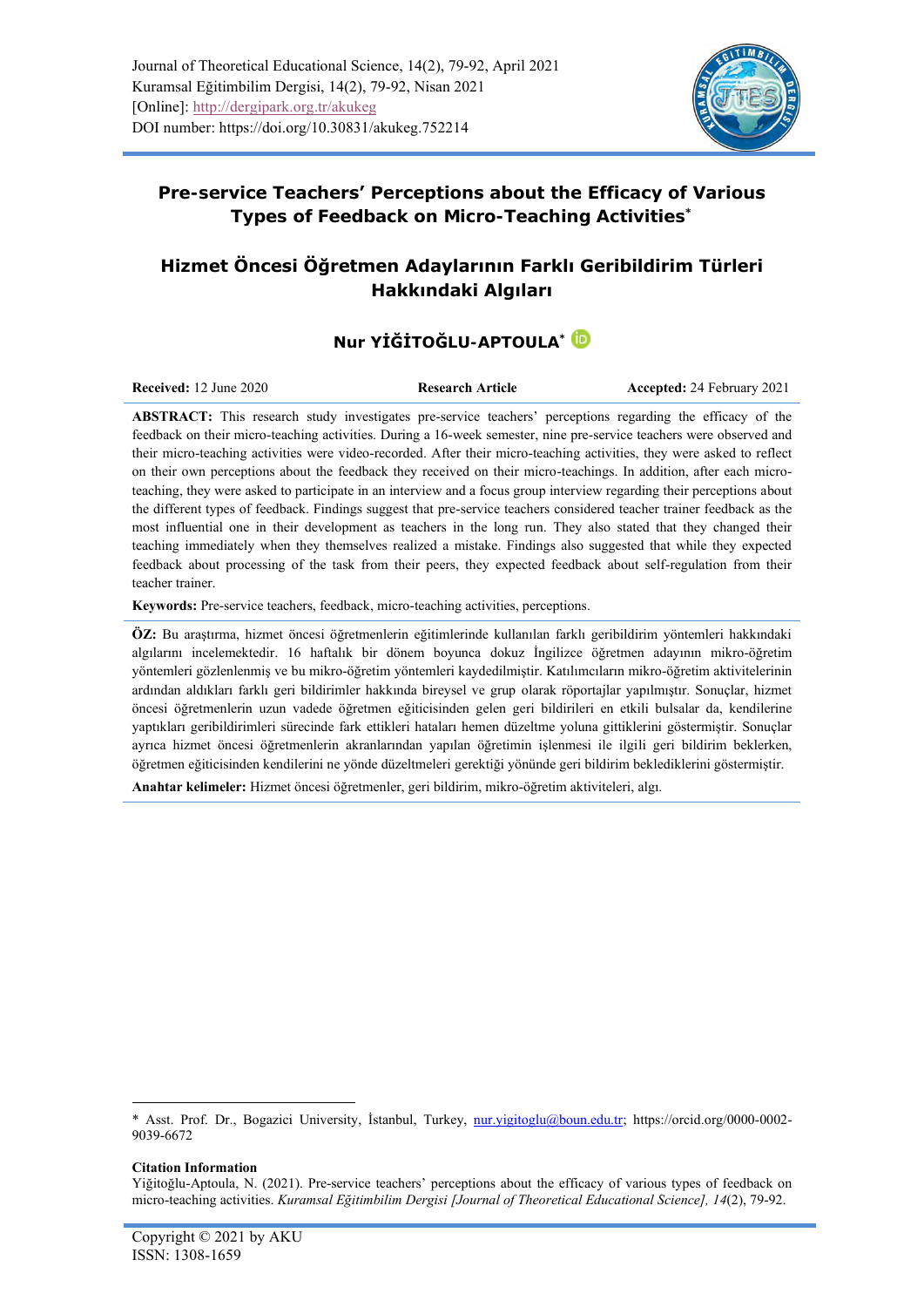*So active, creative, and important is the role of recipients in the feedback process that it is striking how in educational and managerial settings, there is little to no formal training in the art of seeking and receiving feedback. In contrast, some degree of training in the art of giving feedback is routinely given to teachers, supervisors and managers. This bias toward senders and away from recipients is reflected in scientific literature, too. Compared to that on senders, a good deal or less research attention has been paid to what recipients can do to maximize benefits of feedback* (Sutton, Hornsey, & Douglas, 2012, p. 339).

## **Introduction**

Practice teaching and its assessment have long been recognized as a vital component of pre-service teacher education programs and have been documented by numerous researchers (e.g. Buitink, 2009; Butler & Cuenca, 2012). Although most of the research on teaching component of pre-service teacher education programs has focused on understanding practicum experiences of pre-service teachers (e.g. Eröz-Tuğa, 2012; Johnson, 1996), pre-service teachers' micro-teaching experiences before their practicum experiences seem to be receiving considerably less attention. The influence of school experience on pre-service teachers' beliefs (e.g. Gao & Benson, 2012; Johnson, 1996; Ng, Nicholas, & Williams, 2010; Seymen, 2012; Rozelle & Wilson, 2012) and their reported concerns for practicum (e.g. Çelik, 2008; D'Rozario & Wong, 1996; Paker, 2011; Preece, 1979) have also been investigated. At the same time, a growing number of teacher education research-specialists report that the teaching component in teacher education programs has been described as an important contributor for novice teachers' perceptions of their preparedness and efficacy in the classroom (Faez & Valeo, 2012). In addition, recent work underlined the importance of digital video-based feedback environments on pre-service teachers' feedback competence to further our understanding of pre-service teacher learning in teaching practicums (e.g. Kleinknecht, & Gröschner, 2016; Prilop, Weber, & Kleinknecht, 2020)

While all of these studies have contributed to our understanding of the importance of school-based experience in preparing the pre-service teachers in preservice teacher education programs, very few, if any, has focused specifically on preservice teachers' perceptions and understanding of different types of feedback before their school-based practicum experiences during their pre-service teacher education programs. This understanding can provide us with practice-based approach to give feedback from various agents (i.e. self, peer, and teacher trainer) and in different phrases of their pre-service teacher education (e.g. before, during, and if possible, after their school experience). Such an approach can both improve the overall quality of preservice teacher education programs and influence pre-service teachers' perceptions of their preparedness for the teaching profession and self-efficacy as pre-service teachers. In an attempt to address this gap in research literature and the need in pre-service teacher programs, this research study investigates pre-service teachers' perceptions about the efficacy of different types of feedback they receive from different agents.

#### **Literature Review**

Practicum has been a controversial term to define because many researchers studying pre-service teachers' school-based experience differ in the way they define, view and study this concept. Gebhard suggests that the term practicum "involves supervised teaching, experience with systematic observation, and gaining familiarity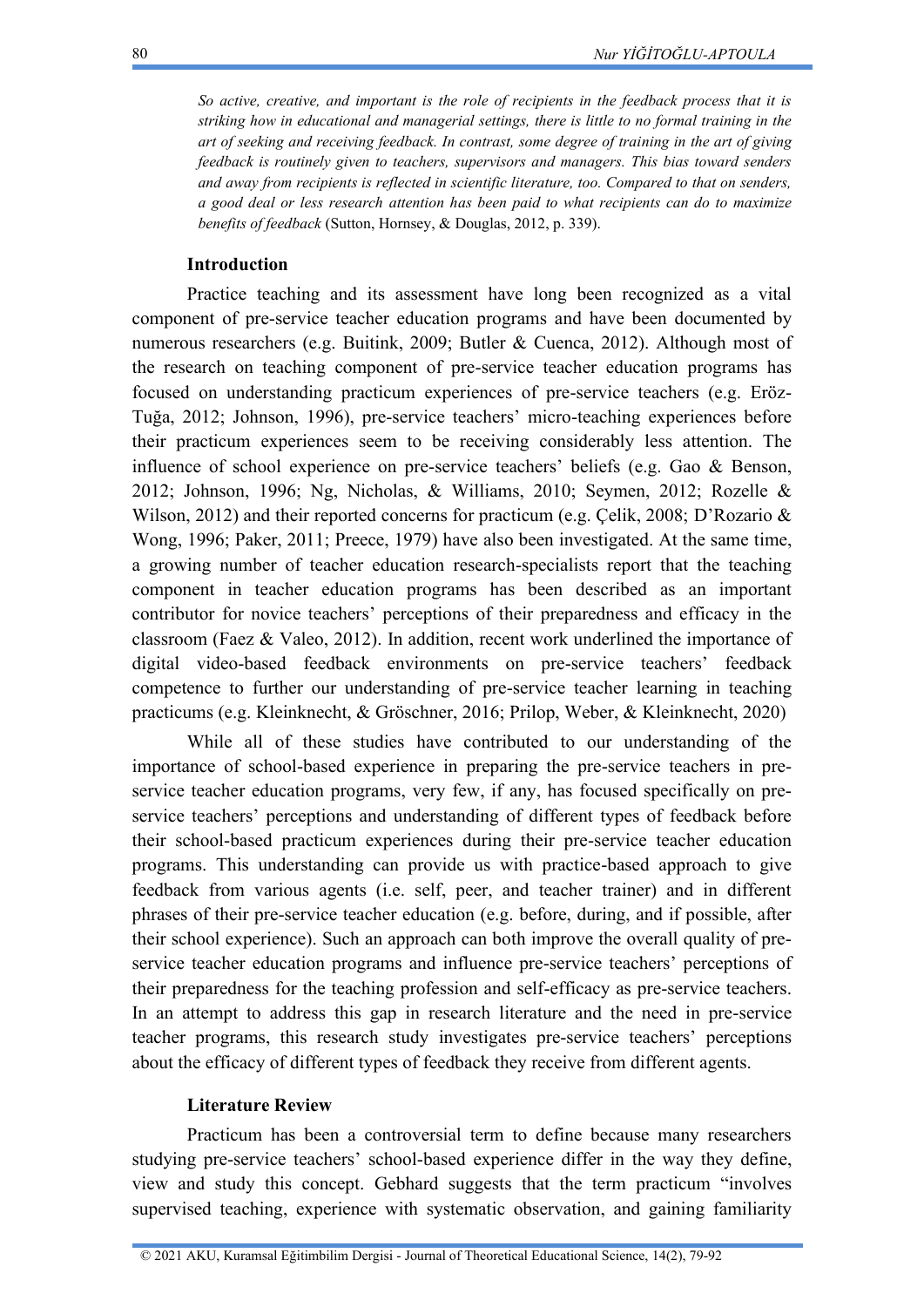with a particular teaching context" (2009, p. 250). As practicum is pre-service teachers' first teaching experience during their pre-service teacher education, it is central to provide them with necessary support and feedback during their practicum experience. It is also equally important to focus on their needs before their practicum experience, equip them with necessary skills, provide them with efficient feedback, and consequently, to better prepare them for their practicum experiences. Johnson (1996) underlines the importance of investigating "how pre-service teachers conceptualize their initial teaching experiences, and what impact these experiences have on their professional development as teachers" (p. 30). As such, pre-service teachers' practices even before their practicum experiences may change their perceptions and understandings about the profession and influence their developing identities as preservice teachers.

Micro-teaching activities before the practicum is one of the most common practices to provide pre-service teachers with necessary pedagogical tools and resources to help them learn to teach before their actual teaching practices in the profession. Legutke and Ditfurth define micro-teaching as an approach "in which student teachers act as L2 school learners while each student takes his or her turn as teacher" (2009, p. 213). This is particularly important for pre-service teacher candidates because the very act of interchanging roles may raise their awareness of teaching and learning situations alike. Wahba (1999) suggested four stages of micro-teaching activities, namely the briefing stage, the teaching stage, the analysis and discussion stage and the re-teaching stage. The briefing stage refers to the period in which the trainees are informed about the context and the content of their micro-teaching. In the teaching stage, the trainee micro-teaches a lesson and it is, if possible, audio- or video-recorded. In the analysis and discussion stage, the micro-lesson is evaluated and the trainee is given some feedback. In the final re-teaching stage, the trainee is expected to teach the lesson based on the comments received in the analysis and discussion stage. The analysis and discussion stage is very crucial because, if effective feedback is provided, it may lead to changes in practices and thus result in learning gains.

The present study investigates what the relative value is of different types of feedback on micro-teaching activities from the recipient's (i.e. pre-service teachers') perspective. Feedback, according to Hattie and Timperley (2007), is defined as "information provided by an agent (e.g. teacher, peer, book, parent, self, experience) regarding aspects of one's performance or understanding" (p. 81). Hattie and Timperley (2007) offer a model of feedback that identifies the focus of feedback in four levels, namely, feedback about the task, feedback about the processing of the task, feedback about self-regulation, and feedback about the self as a person. Feedback about the task refers to feedback that is related to how well the completion of the task is achieved. This kind of feedback, therefore, is very task-specific. Feedback about the processing of the task concerns the learning processes required for the completion of the task. This kind of feedback may provide learners with alternative options and thus reduce the complexity and cognitive load of the task. Feedback about self-regulation is related to feedback promoting student autonomy and self-control. Feedback at this level helps the students develop skills in self-evaluation. Feedback about the self as a person is particularly significant in classroom environments because it is typically present in the personal positive feedback (i.e. praise) about students. Although this kind of feedback is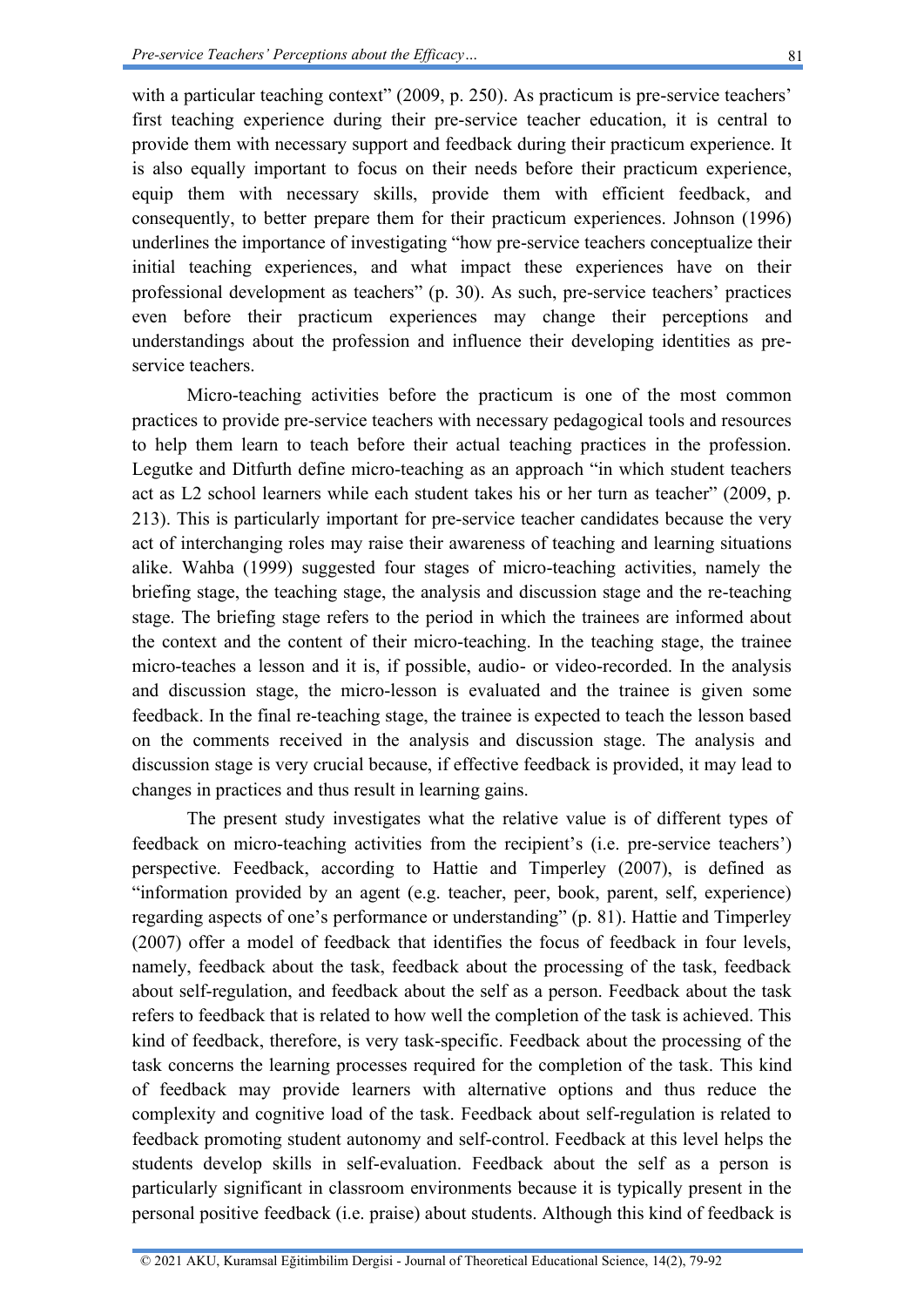delivered quite frequently in the classroom environments, it "has too little value to result in learning gains" (Hattie & Timperley, 2007, p. 96). As such, each feedback works at four different levels: task level, process level, self-regulation level, and self-level. In addition to these levels, Hattie and Timperley (2007) suggest that teachers aim to provide learners with three important feedback questions: (1) Where am I going, (2) How am I going, (3)Where to next? The first question (i.e. feed up part) concerns with the communication of the goals of the lesson. The second question (i.e. feedback part) relates to the notion of progress being made toward the goal. The third question (i.e. feed forward dimension) highlights the activities that need to be undertaken to make better progress.

Education contexts in general and teacher education contexts in particular aim to provide learners with appropriate feedback through different assessment mechanisms; but, in most cases, the process "takes on the forms of new instruction, rather than informing the student solely about the correctness" (Kulhavy, 1977, p. 212). In the context of teacher education, this may stem from a possible lack of understanding of the place of feedback in the continuum of correction and teaching. Most effective feedback, however, is reported as the one that transfers the student from task to processing and then to the regulation phase (Hattie & Timperley, 2007). Teacher educators and studentteachers, in contrast, may be focused more on providing and receiving the best type of feedback than on the advantages of giving and receiving feedback focused at different levels for different teaching and learning circumstances.

Previous literature has informed us about the importance of feedback preparing the pre-service teachers. However, very few, if any, studies focused on an understanding of feedback on micro-teaching activities in which pre-service teachers engage before their practicum experiences. In order to increase efficacy of the feedback provided to pre-service teachers, it seems important to investigate feedback practices on microteaching activities and influences of such feedback on their initial teaching practices even before their practicum experiences. As indicated by Hattie and Timperley (2007), feedback "is one of the most powerful influences on learning, too rarely occurs, and needs to be more fully researched by qualitatively and quantitatively investigating how feedback works in the classroom and learning process" (p. 104). In an attempt to address this issue in research literature and provide pedagogical suggestions for the area of teacher education, this study investigates the possible influences of having simultaneous multiple feedback types on pre-service teachers' micro-teaching practices by focusing on pre-service teachers' perceptions about different kinds of feedback on their micro-teaching activities. In view of the literature background provided above, the present study aims to address the following questions:

1. What do pre-service teachers expect from their peers and teacher trainer when they receive feedback on their micro-teaching activities during their pre-service teacher education programs?

2. When pre-service teachers receive feedback from multiple sources, in what areas do they agree and disagree with different agents?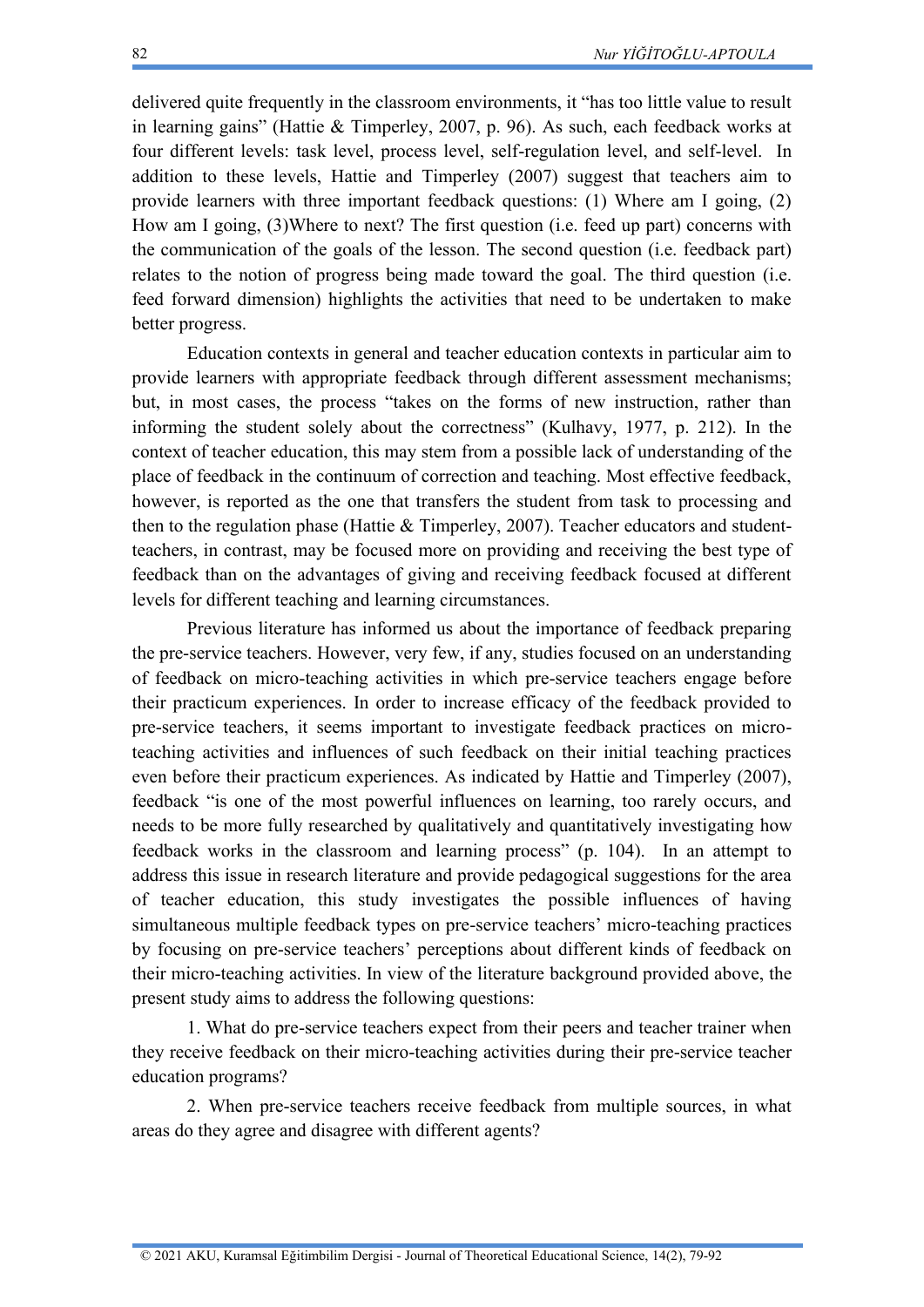#### **Method**

The research adopts a qualitative research methodology to investigate the influence of different types of feedback on micro-teaching activities in pre-service teacher education.

#### **Context of the Study and Participants**

Participants in the study included nine pre-service teachers in an English Language Teaching Program at a Northern Cyprus campus of a highly reputable Turkish university. The university is one of Turkey's most competitive universities and the medium of instruction is English. This university, according to The Times Higher Education World Reputation Rankings 2014, which is followed by universities and institutes all over the world, has been ranked in the top 80 as the only Turkish university. At the time the present study was conducted, it was placed among the top 100 universities of the world, ranking in the 71-80 band. In addition, according to UK based Times Higher Education (THE) World University Rankings 2014-2015, the university was ranked 85th in the top 400 universities list.

Teaching English as a Foreign Language program in this university aims to expand and refine pre-service teachers' knowledge of English and equips them with the means and resources to assist their students in learning English. In this program, preservice teachers learn the practices in the planning, teaching and evaluating of second language instruction and are given the opportunity to observe how these practices are implemented in local schools. Before this practicum component of the curriculum, preservice teachers are required to take a course called "Teaching Language Skills" which concentrates on building language awareness and teaching skills through a detailed study of techniques used in and stages of teaching reading, writing, speaking, vocabulary and grammar to language learners at various ages and language proficiency levels. Student teachers design individual micro-teaching activities focusing on the integration of the language skills above with adherence to principles of lesson planning and techniques of the specific skills for a variety of proficiency levels.

The participants were nine pre-service teachers taking this "Teaching Language Skills" class on their third year of their pre-service teacher education. The class consisted of nine students, and all of them agreed to participate in the present study. The researcher was the teacher trainer for this class. The data were collected in the naturalistic setting of a pre-service teacher education classroom, and the pre-service teachers were informed about this research after their final grades were entered. The researcher wanted to ensure that their decision regarding giving their consent about their data would not bias their overall grades for the course. The participants are referred here as P1, P2, etc. Six pre-service teachers were female and three of the participants were male. Their ages ranged between 21 and 31.

#### **Data Collection**

During one 16-week semester, as a part of their course work, the pre-service teacher participants were asked to prepare and present six micro-teaching lessons on different skills, including teaching receptive skills (e.g. reading and listening), productive skills (e.g. writing and speaking) as well as grammar and vocabulary. Although the students submitted a two-hour long lesson plan, they were asked to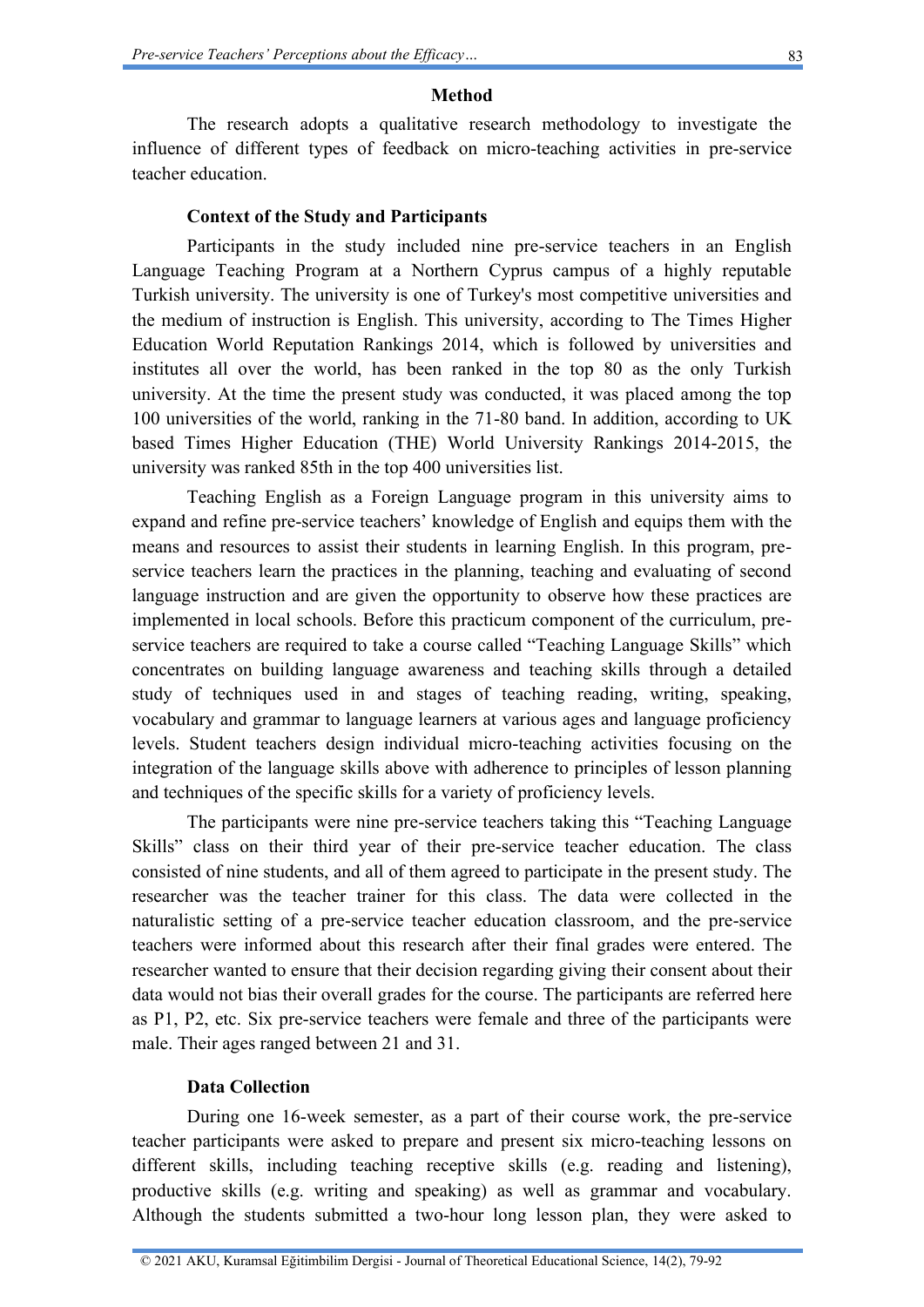present 15-20 minutes of those lesson plans. Before the micro-teaching activities, the participants were asked to submit their lesson plans and their rationale. During their micro-teaching, the pre-service teacher participants were observed and their microteaching activities were video-recorded. In addition, during their micro-teaching, the teacher trainer and their peers filled out the teacher trainer feedback form and peer feedback forms. After the micro-teaching activities, the pre-service teachers were asked to first watch their micro-teaching videos, complete a self-assessment form, and finally write reflections focusing not only on their micro-teaching experiences but also on their perceptions about different types of feedback they received on their micro-teachings (e.g. feedback from self, peer and teacher trainer). These written reflections were complemented with semi-structured individual interviews and group interviews to get a better insight on their perceptions regarding the efficacy of different types of feedback.

Pre-service teachers' perceptions regarding the efficacy of feedback on their micro-teaching practices were elicited through interviews. For the interview component of the research, pre-service teachers were asked to participate in one individual interview and one focus group interview regarding their perceptions about different types of feedback on each of their micro-teachings. These text-based interviews were semi-structured and aimed to tap into their thoughts about different types of feedback from different agents on their micro-teachings and to help them further reflect on their written reflections in an oral form. During the focus group interviews, they were asked to comment on their perceptions regarding the efficacy of feedback by different agents. Each interview lasted for approximately one hour. Both individual and focus group interviews were voice-recorded and transcribed.

During the interviews, which were conducted after each micro-teaching, the participants were asked to comment on the teacher trainer and peer response feedback sheets. In addition, they were also asked to comment on their own feedback on selfassessment forms regarding their view about the possible influences of such feedback on their own developments as future teachers.

#### **Data Analysis**

Interview data analysis for the present research began immediately after the first pre-service teacher interviews were conducted. The interview data were analyzed based on Grounded Theory and adopting a qualitative content analysis approach and Data analysis was also aided by a computer program called Atlas.ti. with the help of this qualitative analysis program, both the transcriptions of the interview data and the textual data (i.e. feedback) were organized and coded according to emergent categories.

When listing theoretical and methodological influences on the analysis of interviews, Roulston (2014) provides five options: Hermeneutic influences, phenomenological influences, Grounded Theory influences, ethnographic influences, and narrative influences. The present study adopts Grounded Theory in the data analysis. Grounded Theory was first put forward by Glaser and Strauss (1967), and it has been adopted by many qualitative researchers since then. Grounded Theory "provides rigorous but flexible guidelines that begin with openly exploring and analyzing inductive data and leads to developing a theory grounded in data" (Thornberg & Charmaz, 2014, p. 153). For any study following Grounded Theory, coding is crucial. Coding, according to Charmaz (2006), includes "naming segments of data with a label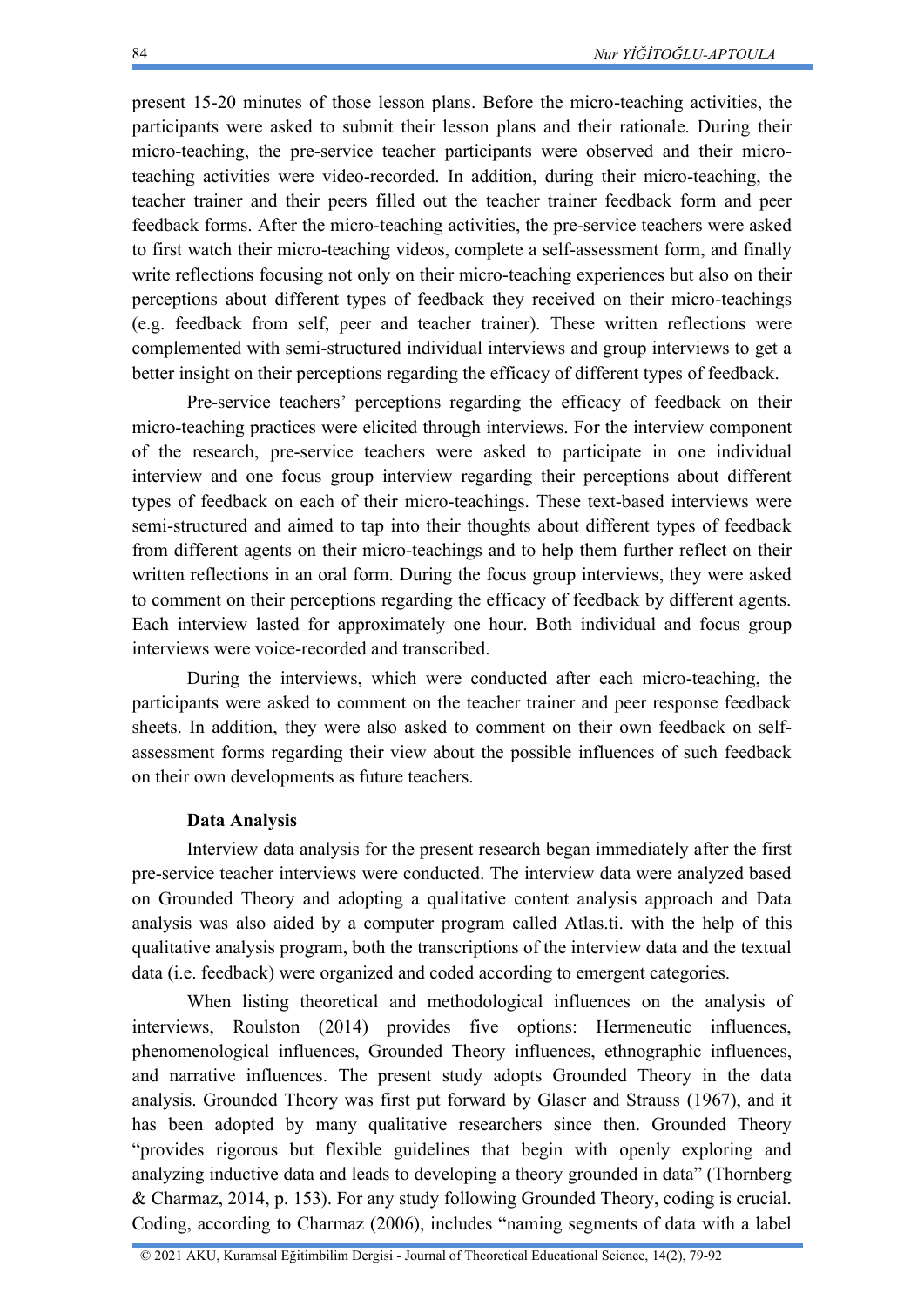that simultaneously categorizes, summarizes and accounts for each piece of data" (p. 43). Roulston (2014) explains that open coding is "a process of associating a conceptual label with a section on transcript that conveys an idea about the topical features of the talk" (p. 303). Following these principles, the data were initially open-coded. After the initial coding, the most frequent and significant codes guided the focused coding stage.

Following the principles of Grounded Theory, the data analysis adopted thematic content analysis. Qualitative content analysis, as Schreier (2014) writes, "is concerned with describing meaning in context" (p. 174). It also requires creating initial categories and themes from the data through constant comparison within each participant and across the participants, which helps to describe the categories within each case and to identify the similarities and differences across the cases. The interview data in the present study were analyzed employing thematic content analysis to get a better insight on the perspectives of the participant pre-service teachers. To employ this approach in content analysis, anticipated and unanticipated emerging categories from the coded data were summarized in a chart to see commonalities and differences between the preservice teachers' perceptions of feedback though various agents.

In addition to the interview data, instructional materials the pre-service teachers used (e.g. lesson plans and rationales) and their own self-evaluations on their microteachings were analyzed. The feedback they received on their teaching in the teacher trainer form and peer form was analyzed and coded. The feedback data were coded based on the framework suggested by Hattie and Timperley (2007).

Atlas.ti coding software was used during the coding stage. In order to ensure investigator triangulation, the data were coded by two experienced researchers who were trained for coding. After the data were coded by each coder, the code sets and codes were compared. Coding disagreements for each code were resolved through joint review of data and discussion.

### **Ethical Procedures**

All procedures performed in this study involving human participants were in accordance with the ethical standards of the institutional research committee. Before the research started, the researcher applied the institutional ethics committee for ethical approval. The ethical committee approval date is February 21, 2014 and the number of their approval document is 28620816/103. After obtaining the approval from the ethics committee, the researcher started the data collection. Pre-service teachers who agreed to participate in the study were given consent forms. In order to keep the confidentiality of participants, pseudonyms were assigned to all participants after the data collection.

### **Findings**

## **Pre-service Teachers' Expectations from the Feedback They Received on Their Micro-Teaching Activities**

Results indicated that when receiving feedback on their micro-teaching practices, pre-service teachers expected different types of feedback from each agent. They stated that while they expected to see what they missed and/or negative comments in the feedback they received from their peers, they seemed to pay extra attention to the suggestions and/or positive comments made by the teacher trainer. Commenting and

© 2021 AKU, Kuramsal Eğitimbilim Dergisi - Journal of Theoretical Educational Science, 14(2), 79-92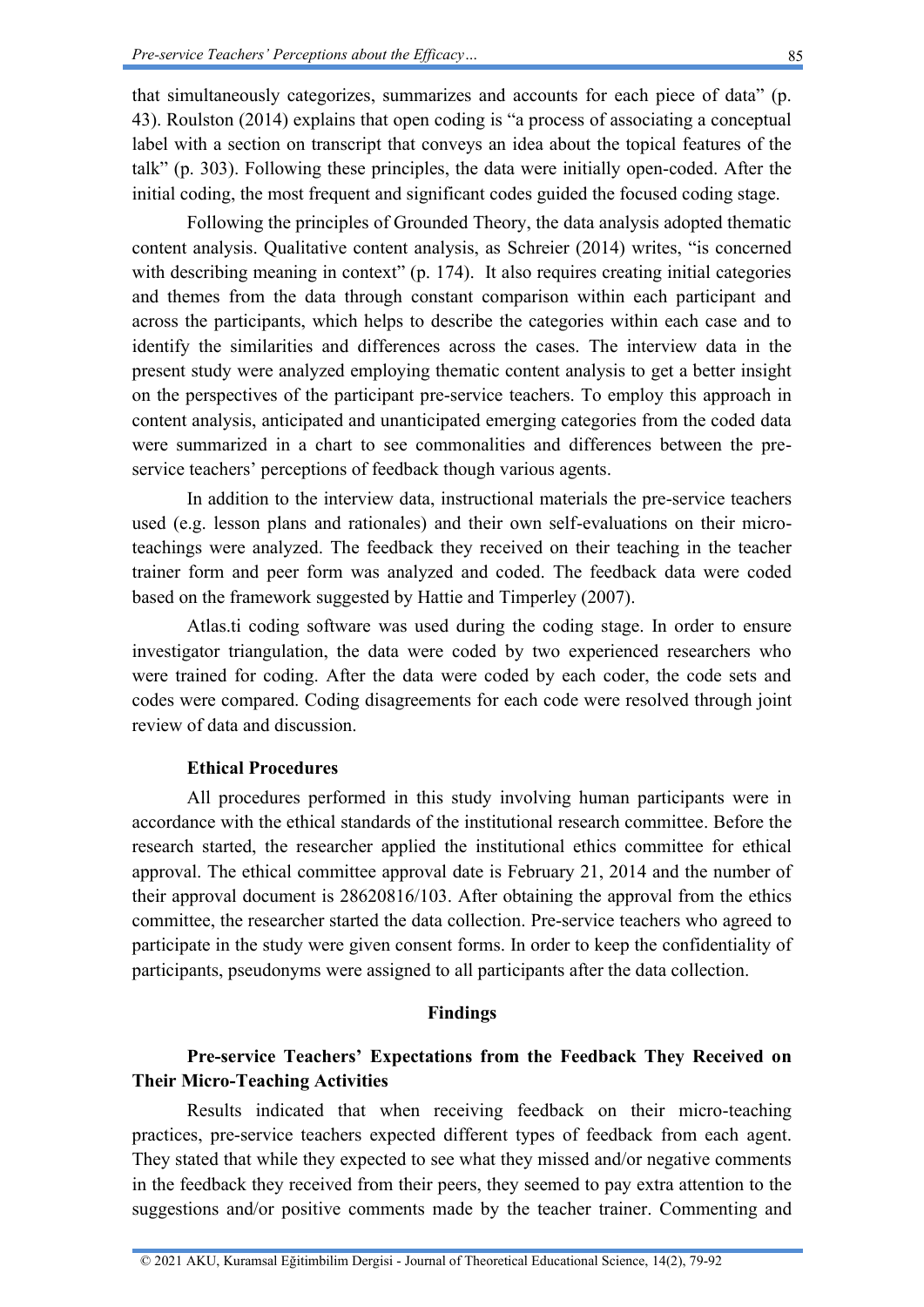reflecting on their expectations from different agents, they showed self-regulation over the learning process. In other words, they wanted to see their own strengths and weaknesses in the feedback provided to them by different agents and ways to improve them. More specifically, the results indicated that pre-service teachers expected more feedback about the processing of the task from their peers while they expected more feedback about self-regulation from their teacher trainer. For instance, P5, when reflecting on a micro-teaching activity, underlined that she wanted her peers "to notice and comment on my grammar mistakes" (P5, Interview 3). Later in the semester, in one of the group interviews she voiced the same issue in the following way: "If my peers tell me that I have grammar mistakes, I can be more careful. I made some mistakes and they can notice them" (P5, Group interview 2).

Similarly, P3 commented on the negative comments she received from her peers as follows: "Experience is a good thing. I do not regret it because I had 'bad' comments. Instead, I pay attention to them even more" (P3, Interview 2). Similarly, P5, when reflecting on her perceptions regarding different feedback she received for her final micro-teaching, she commented that peer feedback did not contain any criticism, so she could not find anything to reflect on. She mostly received feedback about task level, and not much feedback about processing of the task and feedback about self-regulation. She explained her perspective in the following way: "I looked at my peers' feedback, like this one on the task level only, generally they wrote good things, so I could not find anything to reflect on to see if I can change my teaching" (P5, Interview 6). P1 also talked about the importance of criticism in the peer feedback he received throughout the semester and noted that he paid attention to the negative criticisms he received in the peer feedback. He explained this issue in the following way: "I tried to pay attention to the negative or the less effective parts mentioned in the peer feedback. I know I did it correctly, but I want to see what I need to do for the next step" (P1, Interview 6).

Some pre-service teachers stated that they perceived peer feedback as a way to improve their deficiencies in their teaching practices. P8, for example, underlined that he did not know what to do next if there was no criticism in the peer feedback. In contrast, if his peers made some criticisms in the feedback, he thought that they cared for him. He clarified his point in the following way: "I like it when my peers made constructive criticisms on my teaching because then it seems that they really tried to help me to improve my downsides" (P8, Interview 5). P1 also underlined the importance of the specifics of the negative comments he received from his peers. In one of the group interviews, he voiced his preference in the following way: "I want detailed comments from my peers. Especially negative ones… Because in those comments, they say specific things to you" (P1, Group interview 2).

While pre-service teachers expected some criticisms in the feedback they received from their peers, they explained that, in the teacher trainer feedback, they hoped for more suggestions and positive comments. This seems to indicate that they look for more feedback on self-regulation from their teacher trainer. P6, for instance, in the teacher trainer feedback on one of the micro-teaching activities, received feedback on modelling the activity. He later reflected on the aspects that he paid attention to in the teacher trainer feedback in the following way: "I pay attention to suggestions part more in teacher trainer feedback. It was about modelling the activity. I should have modelled the activity in addition to my instructions." (P6, Interview 2). Similarly, P2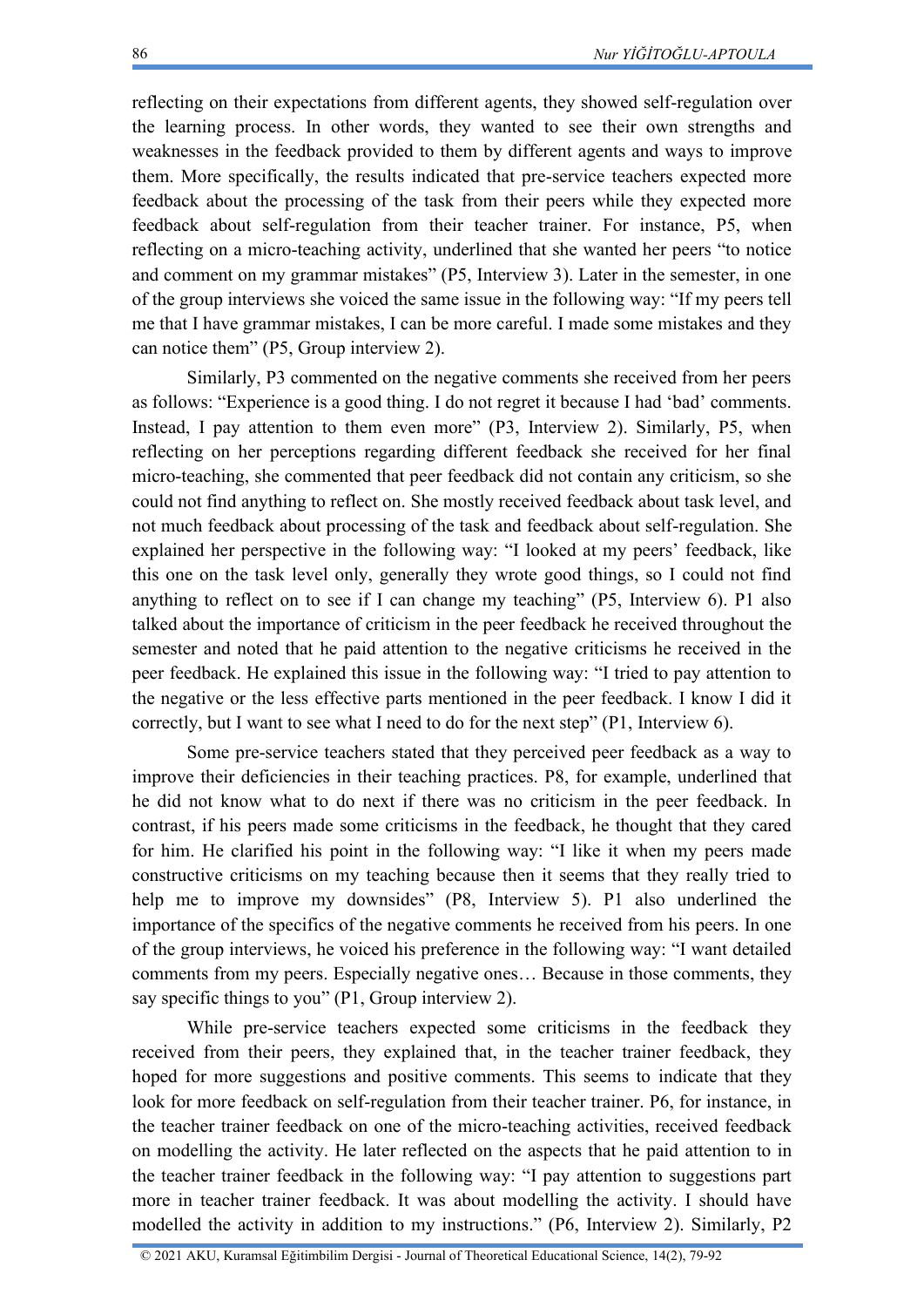commented on one instance in which she received feedback on preparing handouts for an activity she presented. She commented on that feedback as follows: "This time teacher trainer evaluation was effective. The teacher trainer provided some tips that we could not provide in peer feedback. In her feedback, I like to see suggestions for future teaching like the preparing handout example, for instance" (P2, Interview 2). P1, also, when reflecting on the teacher trainer feedback she received throughout the semester, noted the importance of receiving positive feedback from her teacher trainer for her development as a pre-service teacher. She explained this point in the following way: "I paid more attention to the positive comments that were provided in the feedback from the teacher trainer. I thought keeping those parts would lead my own development as a teacher" (P1, Interview 6).

In sum, it seems that pre-service teachers may have different expectations from the feedback they received from their peers and teacher trainer. They tend to focus more on the weaker parts of their teaching in the peer feedback whereas they hope for suggestions for future teaching in the teacher trainer feedback.

#### **(Dis)agreement areas found in the feedback**

When the pre-service teachers reflected on the feedback they received from their peers and teacher trainer, they commented on some agreement and disagreement areas. Table 1 below presents the agreement areas found in the peer and teacher trainer feedback along with the number of instances and percentages found in each type of feedback.

#### Table 1

| Agreement areas found<br>in the feedback  | The number of<br>instances/percentages<br>found in peer feedback | The number of<br>instances/percentages found in<br>teacher trainer feedback |
|-------------------------------------------|------------------------------------------------------------------|-----------------------------------------------------------------------------|
| Feedback about the task                   | 41 (33%)                                                         | 94 (58%)                                                                    |
| Feedback about the processing of the task | 42 $(34%)$                                                       | 42 $(26%)$                                                                  |
| Feedback about self-regulation            | 19(15%)                                                          | $26(16\%)$                                                                  |
| Feedback about self as a person           | 27(18%)                                                          | $0(0\%)$                                                                    |
| Total                                     | $125(100\%)$                                                     | $162(100\%)$                                                                |

*Agreement Areas Found in the Feedback Pre-service Teachers Received on Their Micro-Teaching Activities*

As can be seen from the table, while pre-service teachers agreed with their teacher trainer most of the time when they received feedback about the task, they seemed to agree with their peers when they receive feedback on the processing of the task and feedback about self as a person. While the pre-service teachers seemed to agree with their peers and teacher trainer in different areas, the data also showed some areas of disagreement found in the feedback they received on their micro-teaching activities. Table 2 below illustrates the disagreement areas found in the feedback pre-service teachers received on their micro-teaching activities along with the number and percentages found in peer and teacher trainer feedback.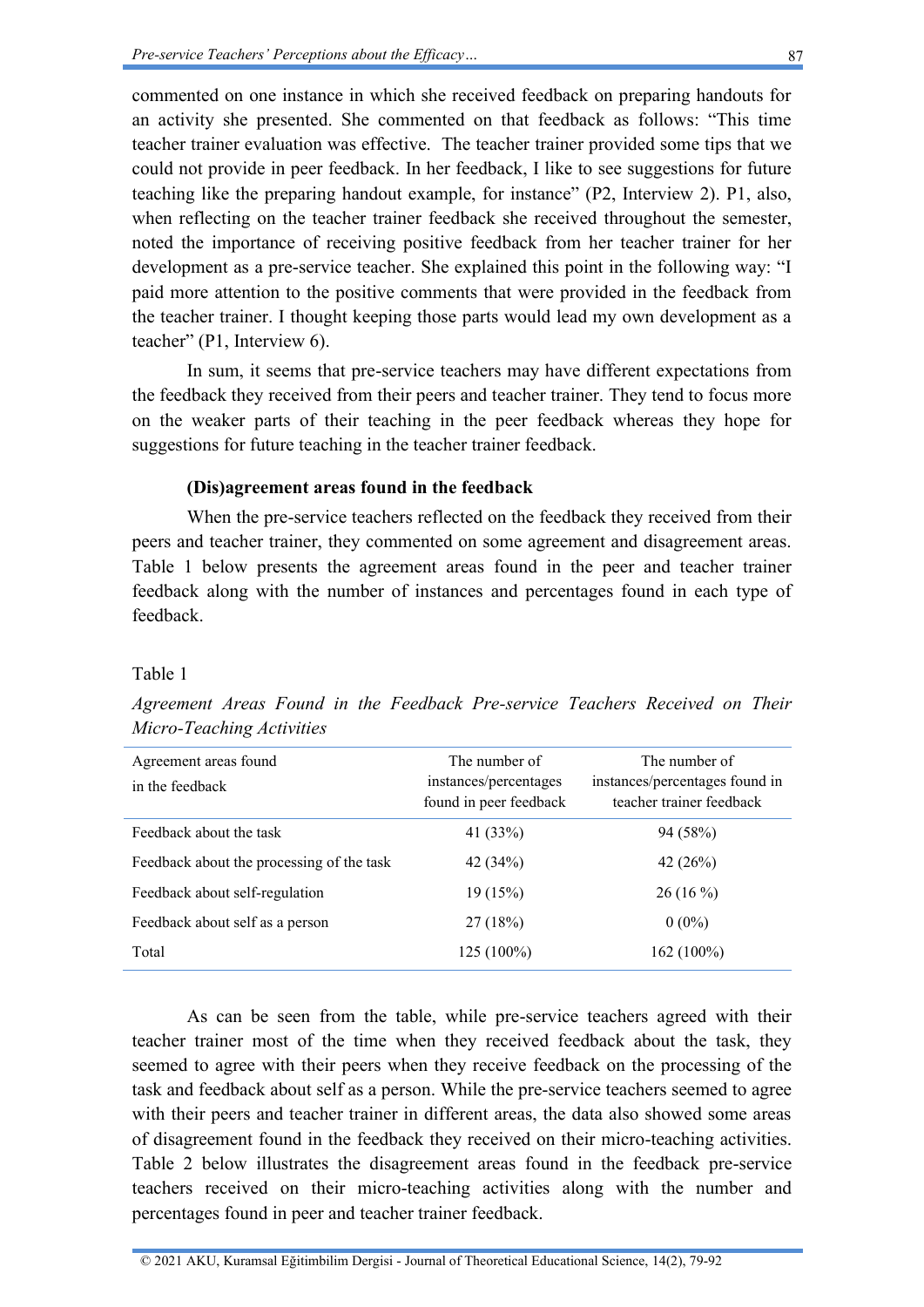#### Table 2

| Disagreement Areas Found in the Feedback Pre-service Teachers Received on Their |  |  |  |  |  |
|---------------------------------------------------------------------------------|--|--|--|--|--|
| Micro-Teaching Activities                                                       |  |  |  |  |  |

| Disagreement areas found in the feedback  | The number of<br>instances/percentages<br>found in peer feedback | The number of<br>instances/percentages found<br>in teacher trainer feedback |
|-------------------------------------------|------------------------------------------------------------------|-----------------------------------------------------------------------------|
| Feedback about the task                   | 85(64%)                                                          | $2(11\%)$                                                                   |
| Feedback about the completion of the task | $13(10\%)$                                                       | $10(56\%)$                                                                  |
| Feedback about self-regulation            | 16(12%)                                                          | $2(11\%)$                                                                   |
| Feedback about self as a person           | 19(14%)                                                          | 2(22%)                                                                      |
| Total                                     | 133 (100%)                                                       | 18 (100%)                                                                   |

As can be seen from the table, while the pre-service teachers disagreed with their peers 64% of the time when they received feedback on the task, there were only two instances in which they expressed disagreement with their teacher trainer. For the feedback on the completion of the task, however, they showed disagreement with their teacher trainer 56% of the time whereas they disagreed with their peers 10% of the time they received feedback on the activities they presented. In general, the total number of instances they disagreed with their peers is 133, whereas they disagreed with their teacher trainer only in 18 instances.

These two tables illustrate the agreement and disagreement areas found in the feedback pre-service teachers received on their micro-teaching activities along with the number and percentages found in peer and teacher trainer feedback. It is important to note that pre-service teachers seemed to agree with their teacher trainer  $(N=162)$  more than they agreed with their peers  $(N=125)$  regarding the feedback they received from these agents. They seemed to disagree, however, with their peers  $(N=133)$  more than they disagreed with their teacher trainer  $(N=18)$ . As far as the areas are concerned, the biggest difference between the agreement and disagreement areas found in the teacher trainer feedback and peer feedback was on feedback about the task. That is, pre-service teachers agreed with their teacher trainer 94 instances of the time they received feedback on the task, but they only disagreed with their teacher trainer only in two instances on this topic. They seemed to disagree with their peers on feedback about the task more than they agreed with their peers on this type of feedback.

In sum, the results indicate that pre-service teachers perceived the importance of multiple sources of feedback from different agents, and expected different feedback types from different agents and, maybe because of these expectations, there were some discrepancies found in the feedback data. These discrepancies may be related to the quantity of the feedback they received instead of the specificity of the feedback they received. It seems that the participant pre-service teachers expected feedback from multiple sources and thus filtered different types of feedback they received. Although most of the pre-service teachers commented on the efficacy of multiple sources of feedback, this seems to be in line with what Hattie and Timperley underlined in their seminal work on feedback (2007). Some pre-service teachers also talked about the filtering process they underwent in these feedback types. This seems to suggest that in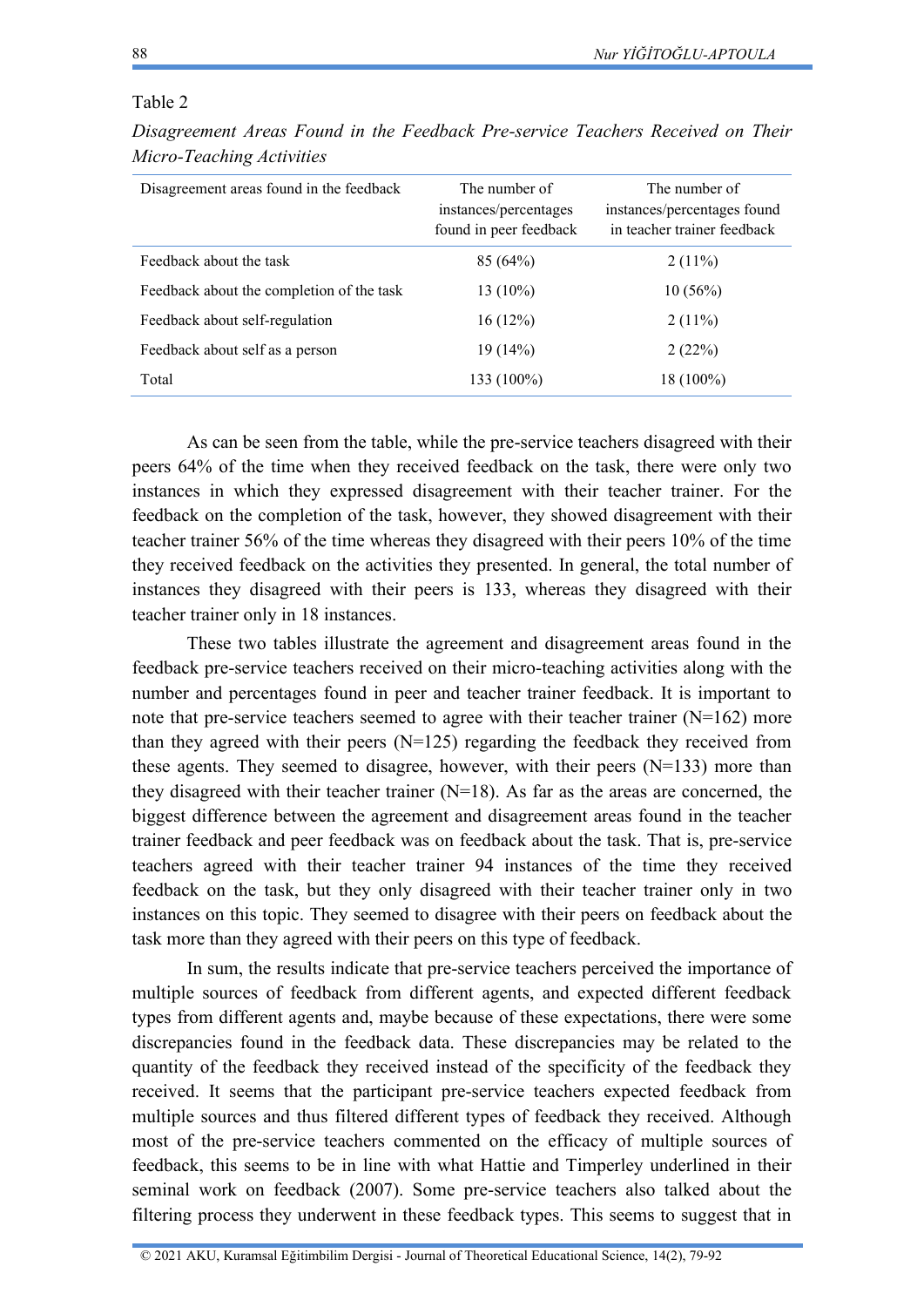order to enhance the efficacy of feedback and support the learning environment, instead of multiple sources of feedback, it should be that those sources of feedback should provide feedback of a particular type (level) as it is these types of feedback that are the most effective in supporting improvement.

## **Discussion and Conclusion**

The present study investigates what the relative value is of different types of feedback from the recipient's perspective. Using interview data, the study reported that although pre-service teachers considered teacher trainer feedback as the most influential one in their development as teachers in the long run, they stated that they changed their teaching immediately when they themselves realized a mistake and reflected on those in self-evaluations and reflections. Findings also suggested that they expected feedback about processing of the task from their peers and feedback about self-regulation from their teacher trainer.

Giving and receiving feedback on teaching is crucial for the development of preservice teachers. Although the focus of the present study is on pre-service teachers, the findings could potentially have broader relevance, to any teachers, both pre- and inservice, who get formative feedback on a sample of their teaching. It seems that getting feedback from multiple mechanisms was perceived as a beneficial and enriching experience by the participants in this study. Teacher educators and pre- and in-service teachers, however, may be too focused on providing and receiving the one best type of feedback and not on the advantages of having simultaneous multiple feedback types and mechanisms. In order to increase the efficacy of the feedback, as suggested by Hattie and Timperley (2007), it seems important to train teachers on the advantages of focusing on the different types of levels (e.g. task, process, self-regulation, and self) to enhance learning and improve their teaching by integrating them.

In addition to training teachers on the advantages of feedback types and the ways to integrate such feedback on their teaching, it is also important to underline the implementation of feedback for learning. As Lee (2007) notes, mainly referring to teacher feedback in writing classrooms, teachers should implement the use of feedback for formative purposes. This may be also true for the use of feedback in the area of second language teacher education. Teacher trainers may want to emphasize the value of seeing post-observation feedback as a pedagogical tool to promote teacher learning rather than as a tool to assess teacher learning.

It seems also equally important to research the recipient's perspective on the feedback they receive and also to communicate the needs and expectations between the sender and the recipient before and during the feedback sessions. As Copland (2009) suggested, post-observation feedback may result in tension in initial teacher training, as was the case with some pre-service teacher participants in the present study. Receiving multiple simultaneous feedback on a sample of their teaching, they selected and integrated some points to consider from the feedback they received from different agents. This may also help to promote the sense of being part of an observation rather than an object of observation, as suggested by Freeman (1982).

Moreover, training the recipient in how to digest the feedback seems crucial for teacher educators who use micro-teaching. In this study, for instance, some pre-service teacher participants did not know what to do with the feedback initially and then their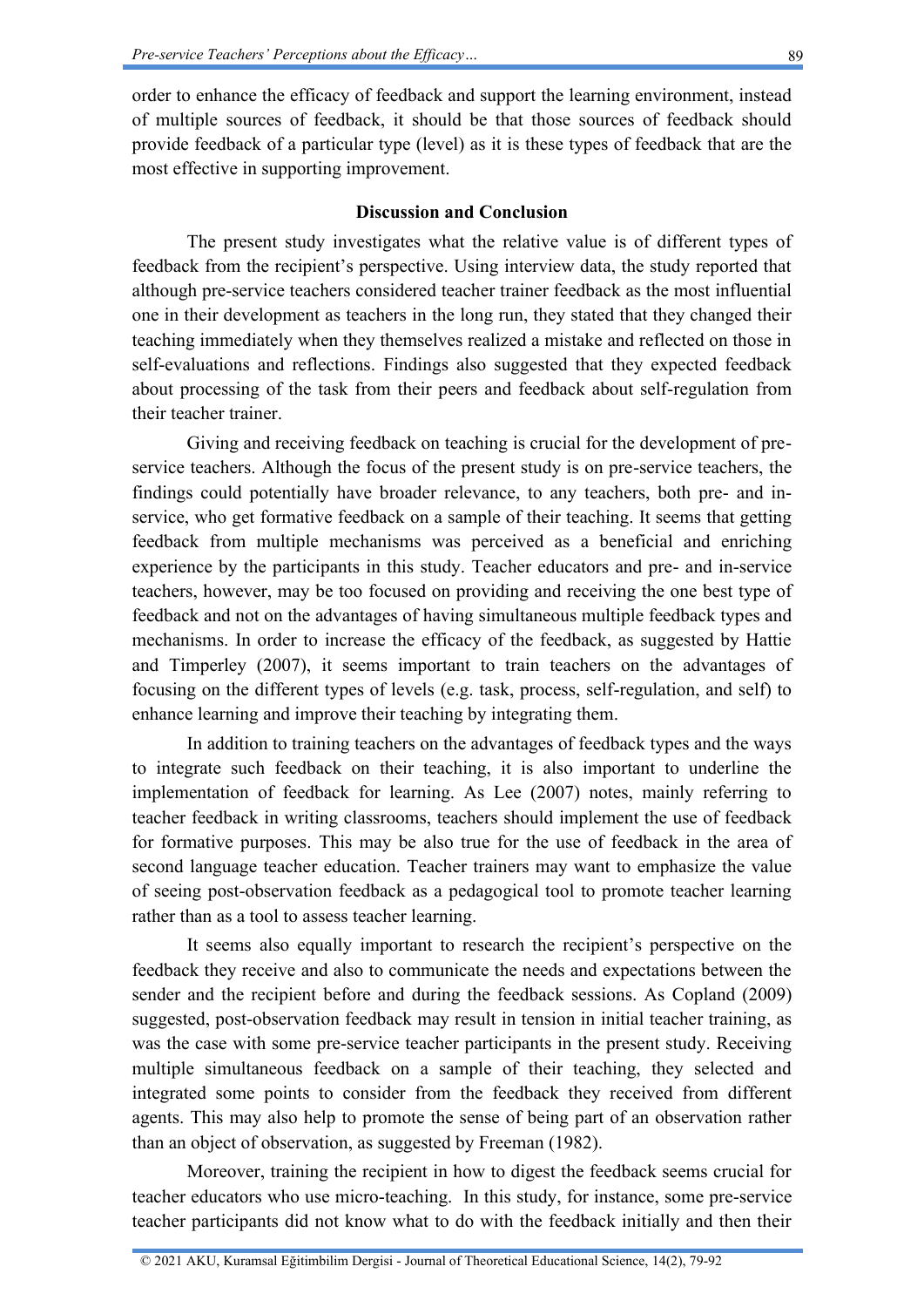comprehension, understanding and appreciation of the feedback changed over the course of the semester. As they participated in the activities, the agreement areas increased towards the end of the semester. Like the recipients who eventually got better at receiving feedback, the peers also improved their feedback giving skills towards the end of the semester.

Teacher trainers may also want to investigate the value of encouraging pre- and in-service teachers to reflect on different types of feedback they receive on their teaching. Especially in the initial years, novice teachers may be reactive towards the feedback they receive from their teacher trainers. With the help of such a reflective practice on feedback types at different levels, novice teachers may be more proactive towards the feedback and, possibly, they may develop a sense of appreciation for the value of observed lessons.

Finally, caution has to be sounded regarding the limitations of the study. It is important to point out that the findings reported here are constrained in that they focused on nine pre-service teachers in one institution over a single semester. As Yuan and Lee (2014) indicated, pre-service teachers change as they start teaching in the practicum. In addition, future research studies could integrate case studies and narrative studies to tap into pre-service teachers' cognitions. Future ethnographic research should take a more longitudinal approach to focus on pre-service teachers changing beliefs about different types of feedback they receive on their teaching practices.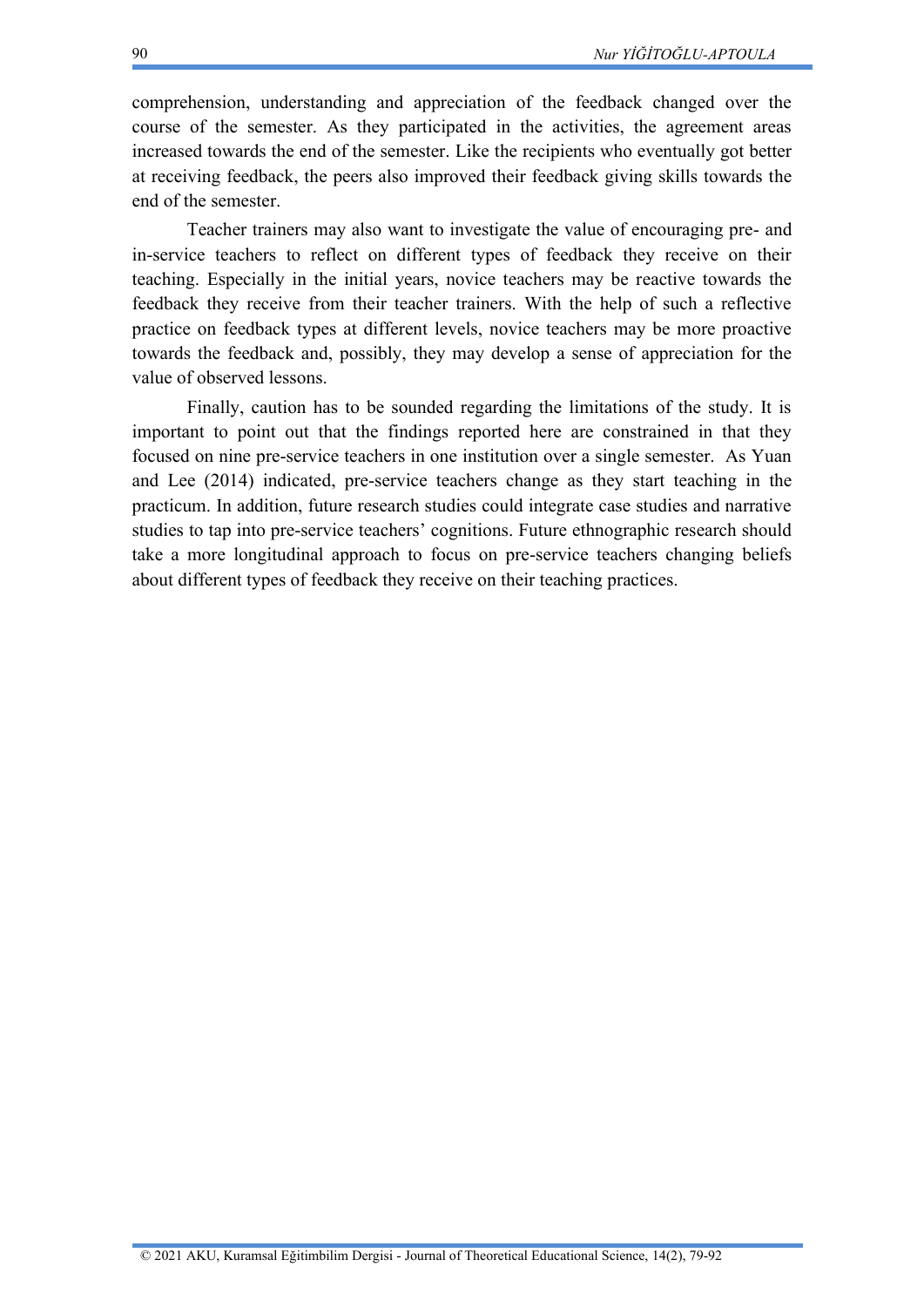#### **References**

- Buitink, J. (2009). What and how do student teachers learn during school-based teacher education? *Teaching and Teacher Education, 25*(1), 118-127. https://www.doi.org/10.1016/j.tate.2008.07.009
- Butler, B. M., & Cuenca, A. (2012). Conceptualizing the roles of mentors during student teaching. *Action in Teacher Education, 34*, 296-308. https://www.doi.org/10.1080/01626620.2012.717012
- Charmaz, K. (2006). *Constructing grounded theory*. London: Sage.
- Copland, F. (2009). Causes of tension in post-observation feedback in pre-service teacher training: an alternative view. *Teaching and Teacher Education*, *26*(3), 466- 472. https://www.doi.org/10.1016/j.tate.2009.06.001
- Çelik, M. (2008). Pre-service EFL teachers' reported concerns and stress for practicum in Turkey. *Education and Science, 33*(150), 97-109.
- D'Rozario, V., & Wong, A. F. (1996, November). A study of practicum-related stresses in a sample of first year student teachers in Singapore. In *annual conference of the Singapore Educational Research Association and Australian Association for Research in Education, Singapore* (pp. 25-29).
- Eröz-Tuğa, B. (2012). Reflective feedback sessions using video recordings. *ELT Journal, 67*(2), 175-183. [https://www.doi.org/10.1093/elt/ccs081](https://doi.org/10.1093/elt/ccs081)
- Faez, F., & Valeo, A. (2012). TESOL teacher education: Novice teachers' perceptions of their preparedness and efficacy in the classroom. *TESOL Quarterly, 46*(3), 450- 471. https://www.doi.org/10.1002/tesq.37
- Freeman, D. (1982). Observing teachers: Three approaches to in-service training and development. *TESOL Quarterly, 16*(1), 21-28. https://www.doi.org/10.2307/3586560
- Gao, X. S., & Benson, P. (2012). "Unruly pupils" in pre-service English language teachers' teaching practicum experiences. Journal of Education for Teaching: International *Research and Pedagogy, 38*(2), 127-140. https://www.doi.org/10.1080/02607476.2012.656440
- Gebhard, J. G. (2009). The practicum. In A. Burns and J. C. Richards (Eds), *The Cambridge Guide to second language teacher education (pp. 250-258). New York:* Cambridge University Press.
- Glaser, B. G., & Strauss, A. L. (1967). *The discovery of grounded theory: Strategies for qualitative research.* New York: Aldine de Gruyder.
- Hattie, J., & Timperley, H. (2007). The power of feedback. *Review of Educational Research, 77*(1), 81-112. https://www.doi.org/10.3102/003465430298487
- Johnson, K. E. (1996). The vision versus the reality: The tensions of the TESOL Practicum. In D. Freeman & J. C. Richards (Eds.), *Teacher learning in language teaching* (pp. 30-49). Cambridge: Cambridge University Press.
- Kleinknecht, M., & Gröschner, A. (2016). Fostering preservice teachers' noticing with structured video feedback: Results of an online- and video-based intervention study. *Teaching and Teacher Education, 59*, 45–56. https://doi.org/10.1016/j.tate.2016.05.020